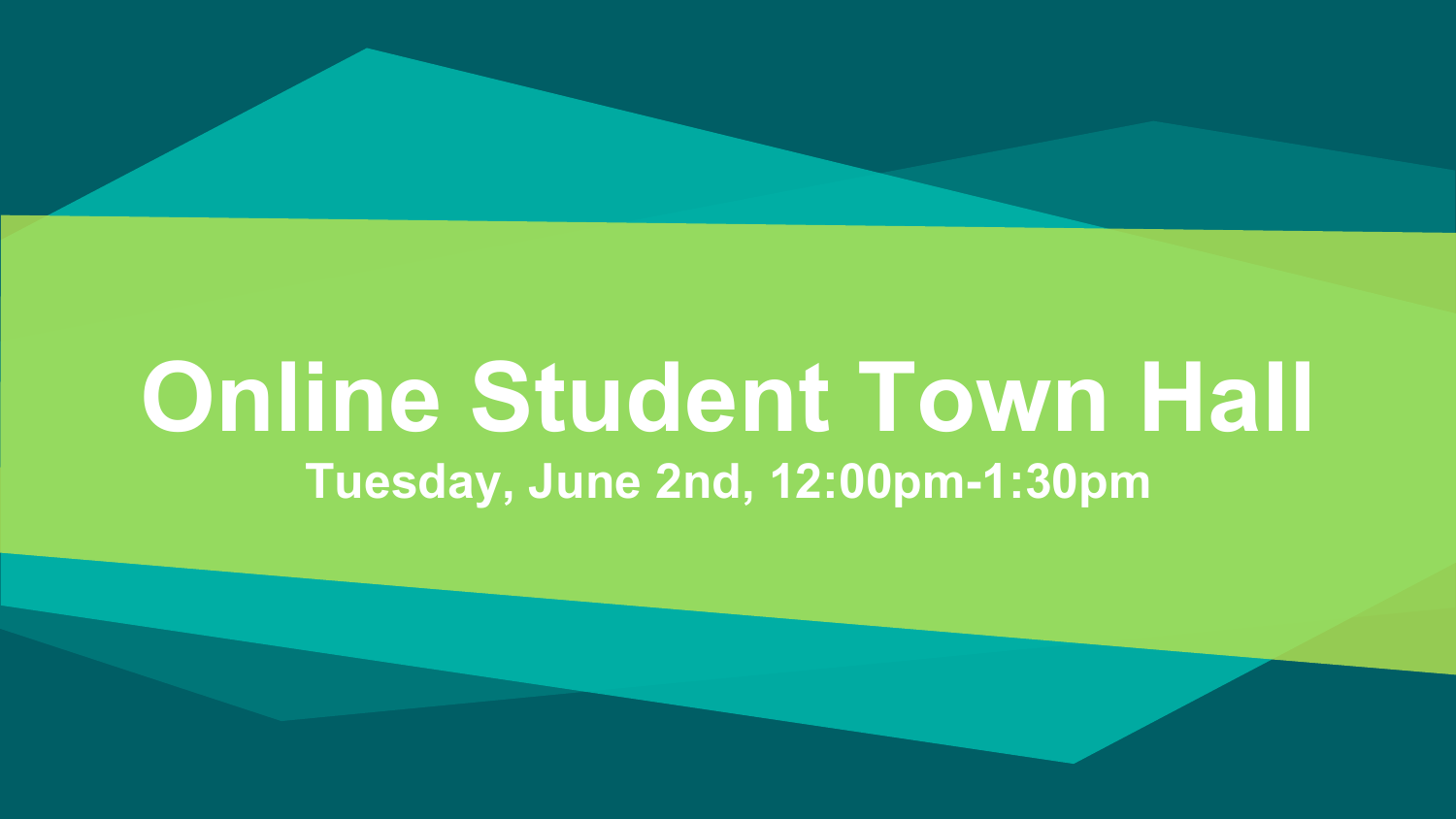## **Event Overview**

**12:00-12:05 Opening Remarks 12:05-12:35 Faculty Panel 12:35-1:05 Student Panel 1:05-1:25 Q&A 1:25-1:30 Closing Remarks**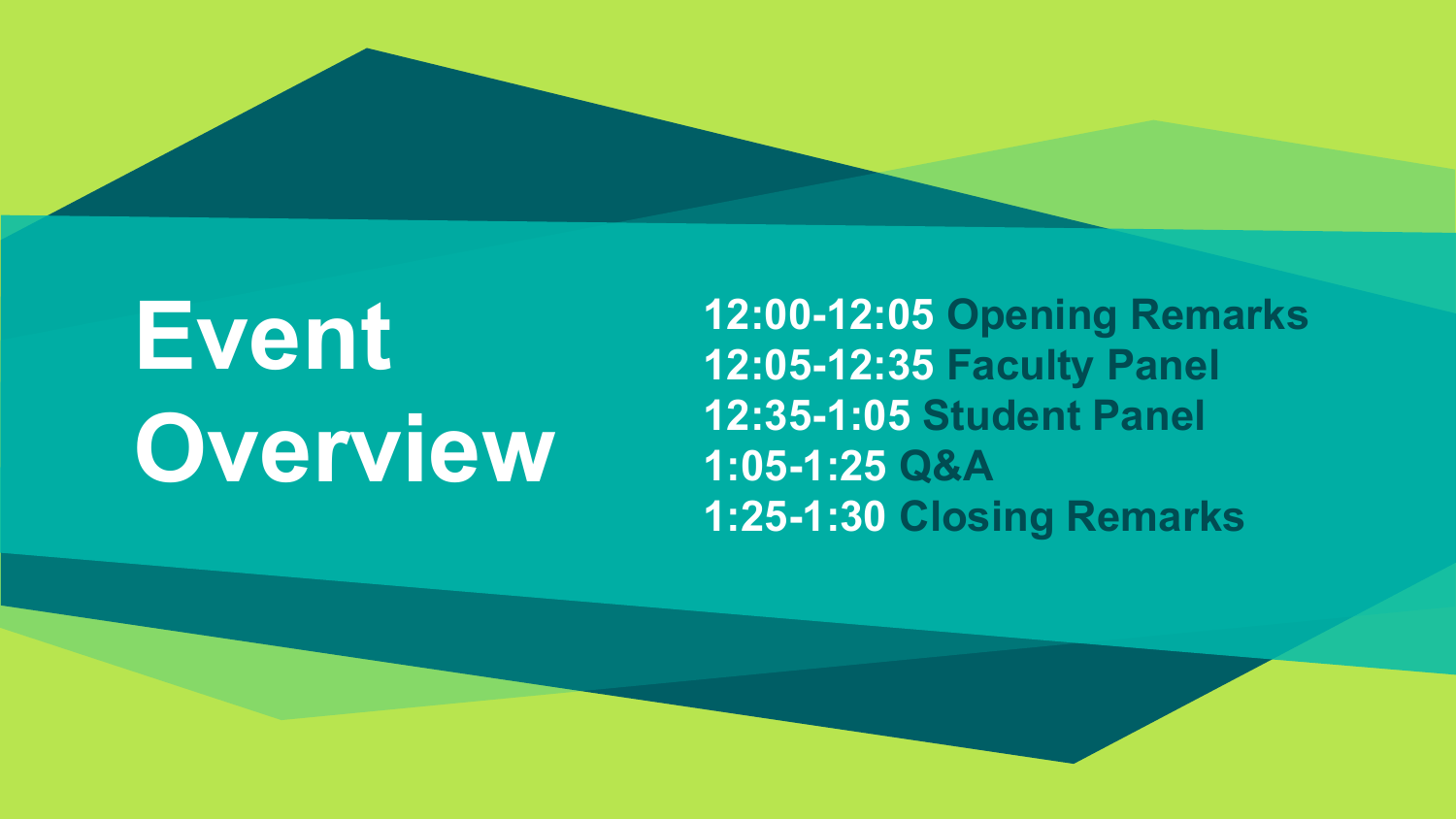#### **Faculty Panel**

- ❖ *Clifton Der Bing, Psychological Services*
- ❖ *Katherine Lee, Teaching & Learning Center*
- ❖ *Falk Cammin, Humanities Professor, Humanities Mellon Scholars Program*
- ❖ *John Fox, Sociology Professor*
- ❖ *Leticia Maldonado, Dean of Students (Student Affairs & Activities)*
- ❖ *Kristy Lisle, Executive Vice President*
- ❖ *Melissa Cervantes, Dean of Institutional Equity, Diversity, & Inclusion*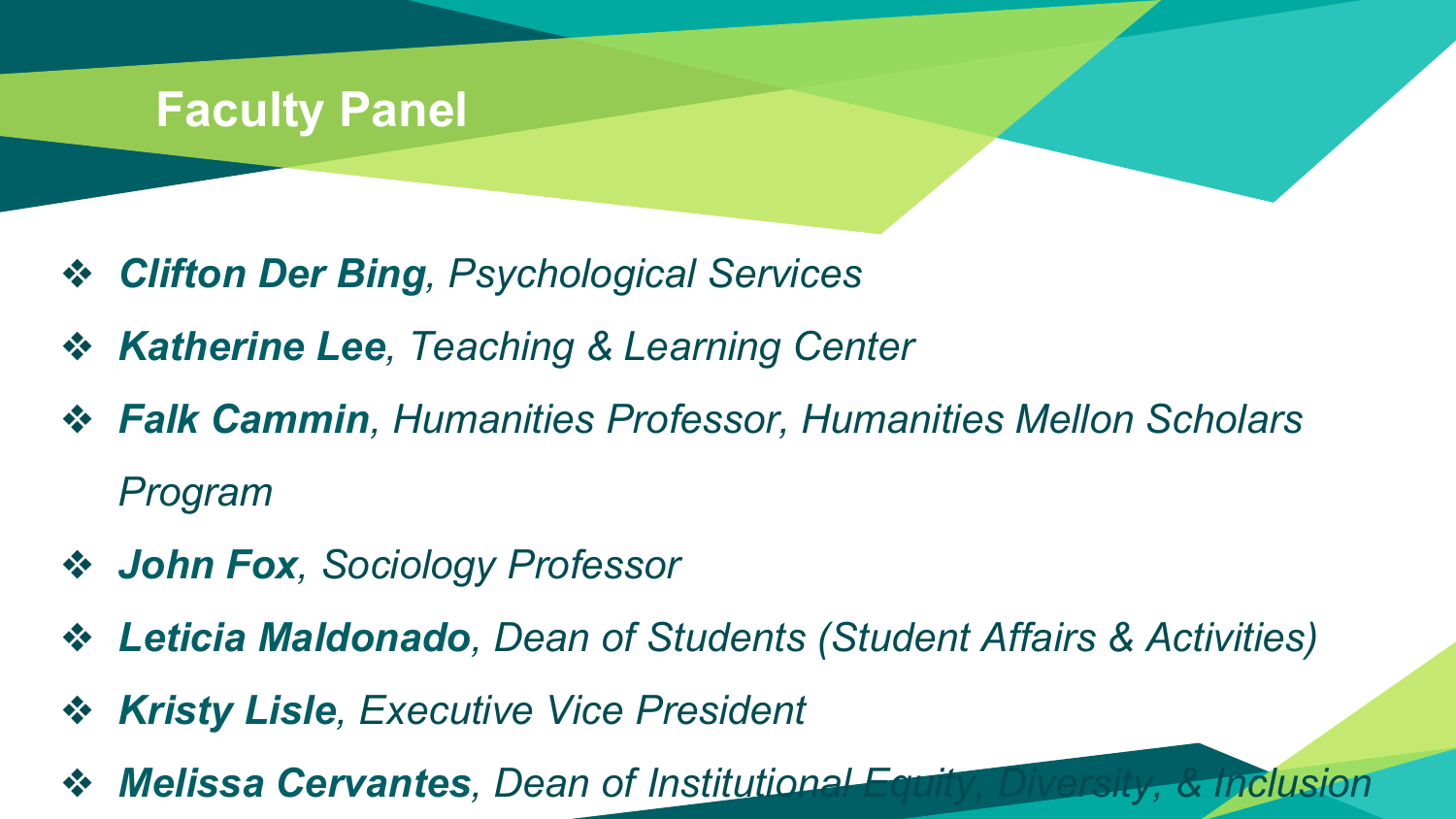#### *How has the pandemic affected your personal and professional life?*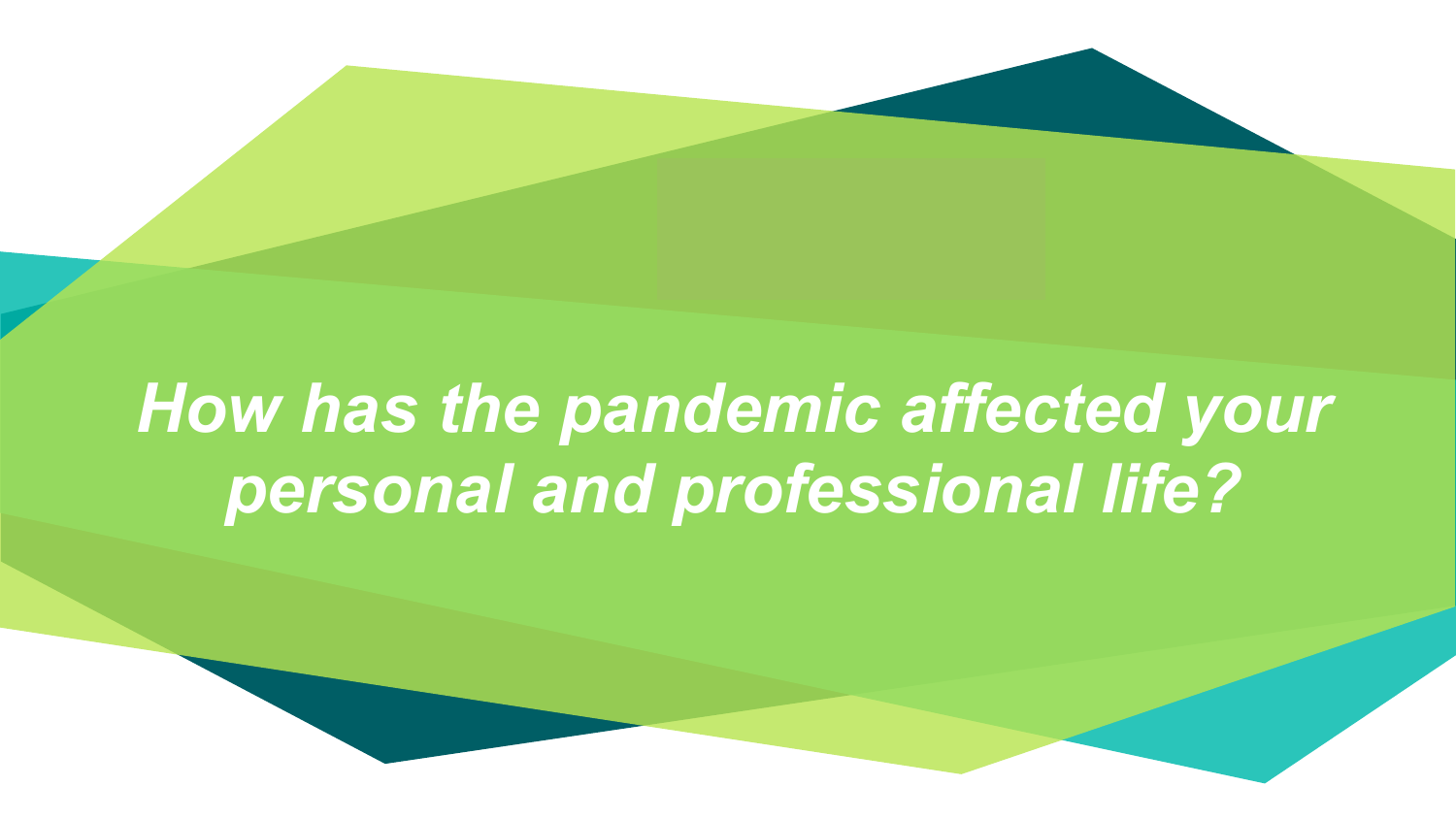*How has the transition to online learning been difficult for you? What is different about the classroom environment?*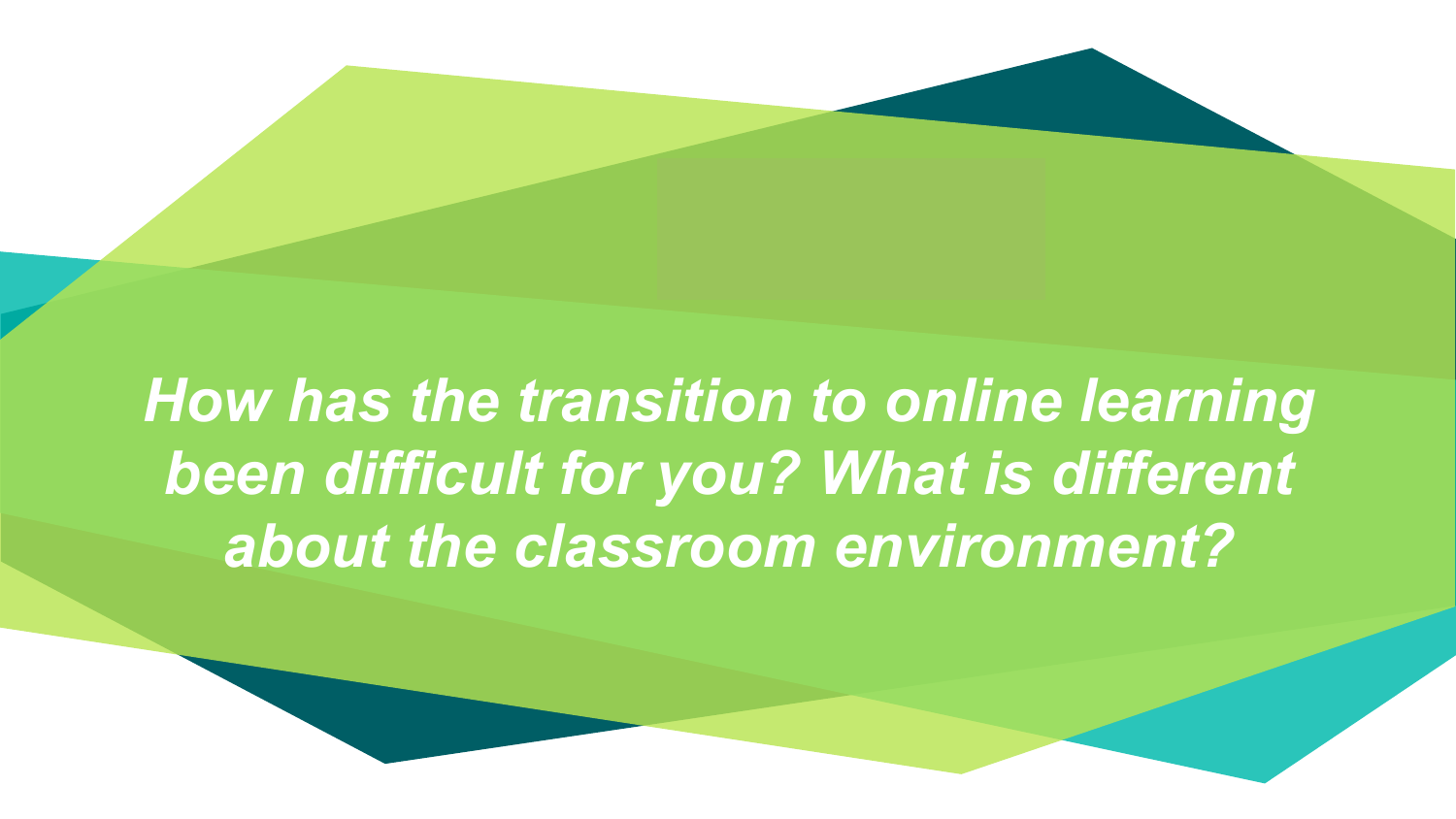#### *What services are still offered for students?*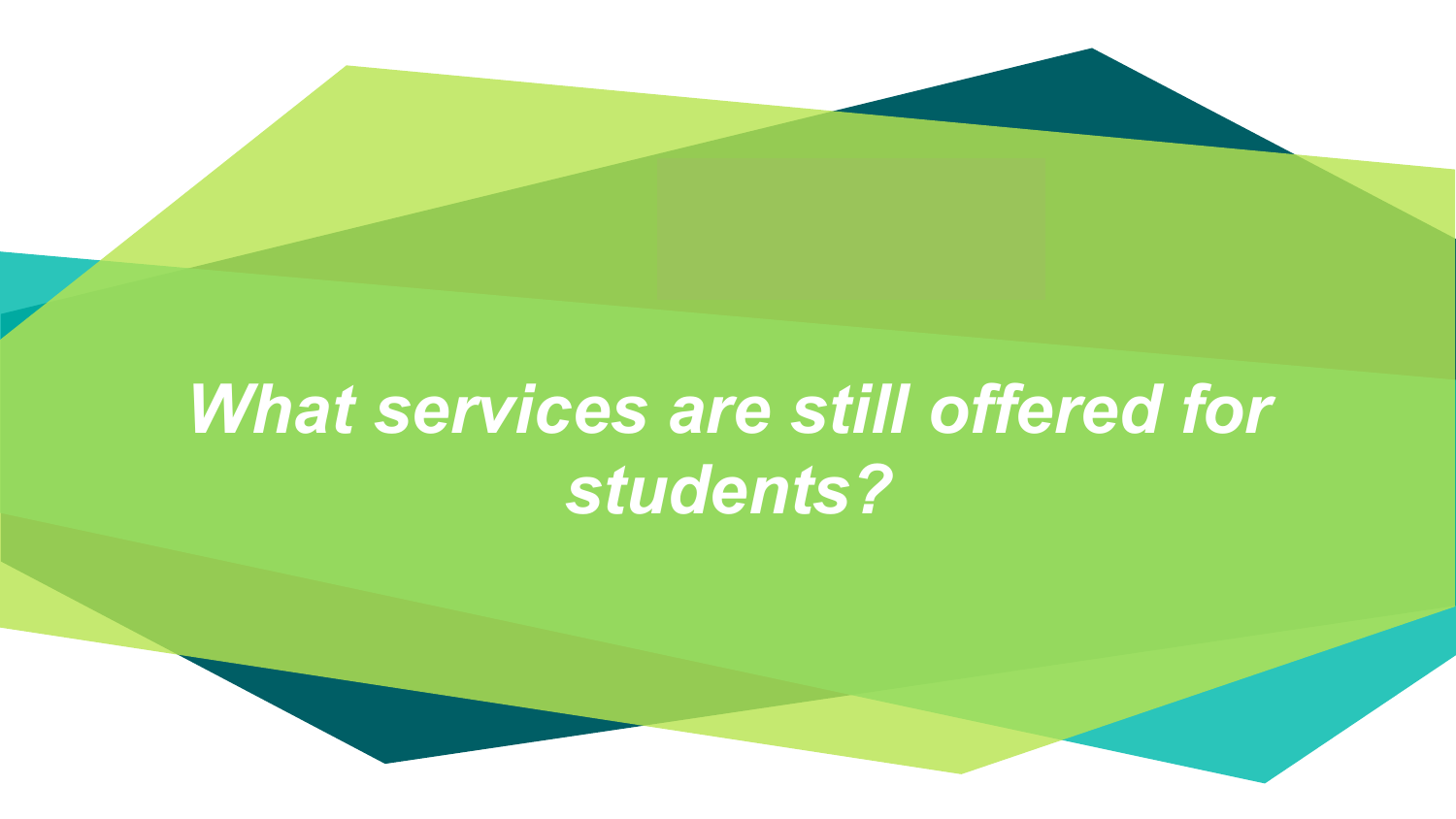*What do you want students to know? How are you committed to helping and supporting students?*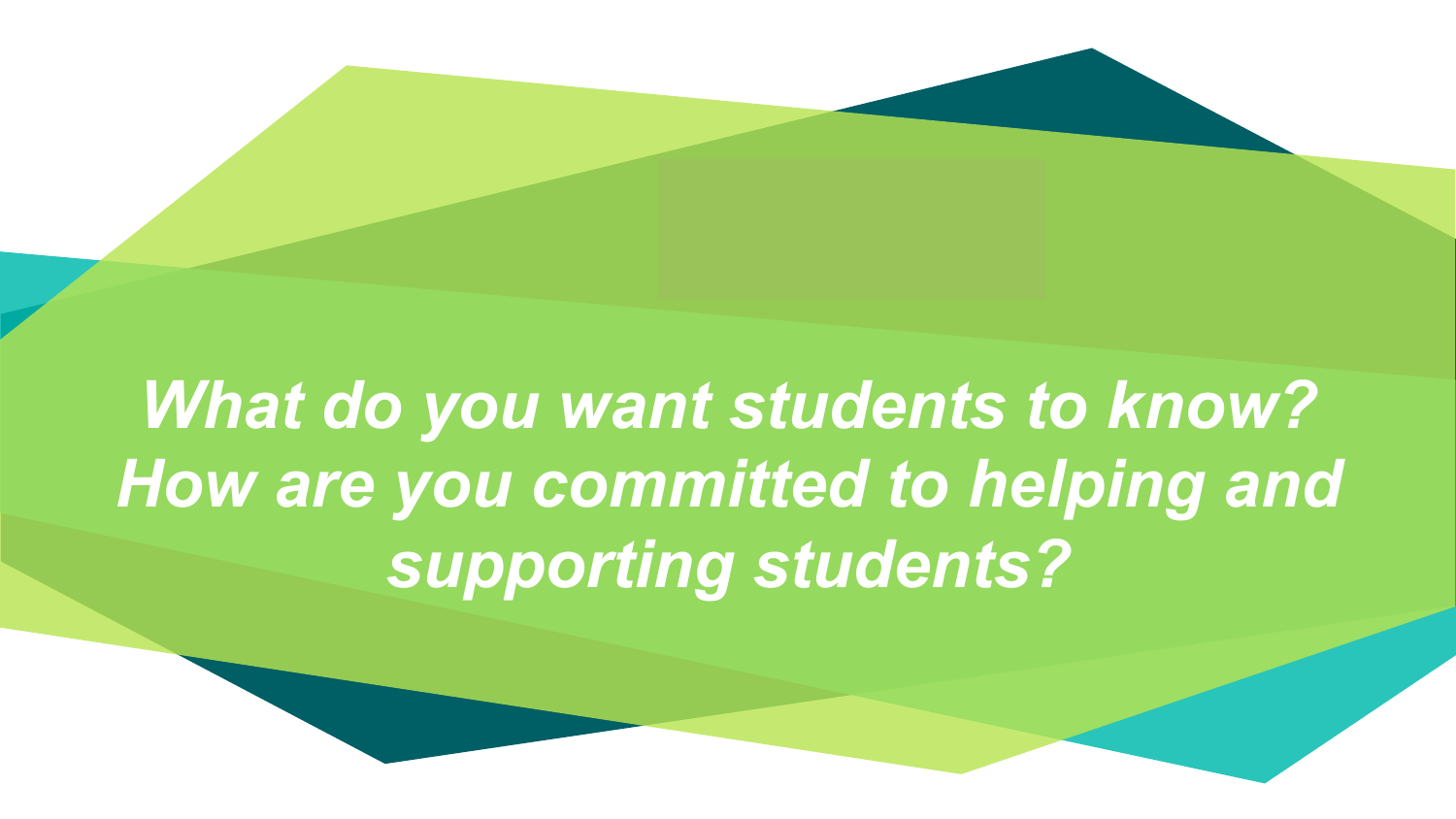

- ❖ *Abhiraj Muhar, First-year student, ASFC, Theatre and GSA Club*
- ❖ *Antoinette Aragon, Second-year student, Wellness Ambassador*
- ❖ *Mochi Maganda, Student*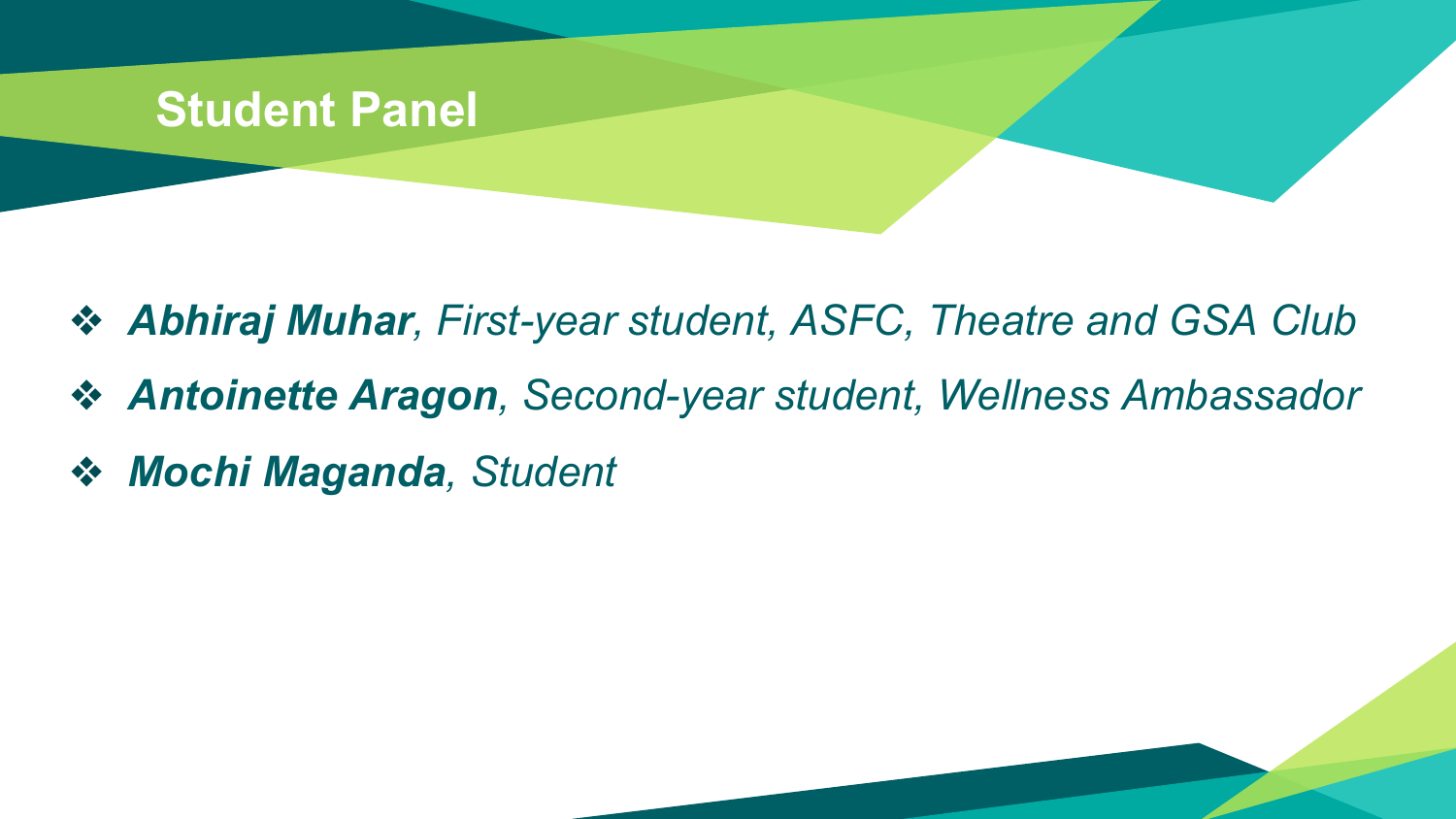**"** *How has the pandemic affected your personal/academic life? Has it disrupted your educational/transfer plan?*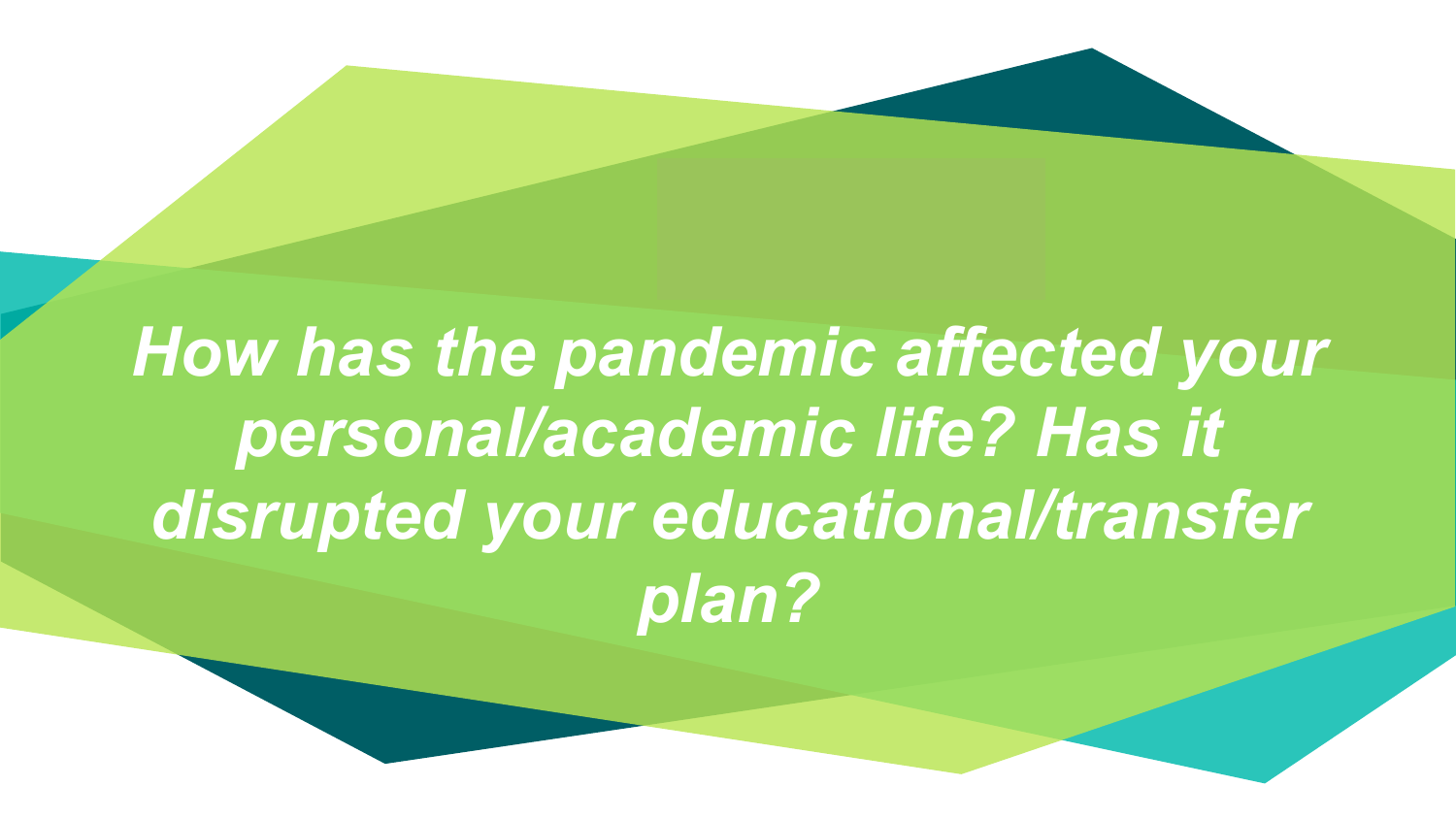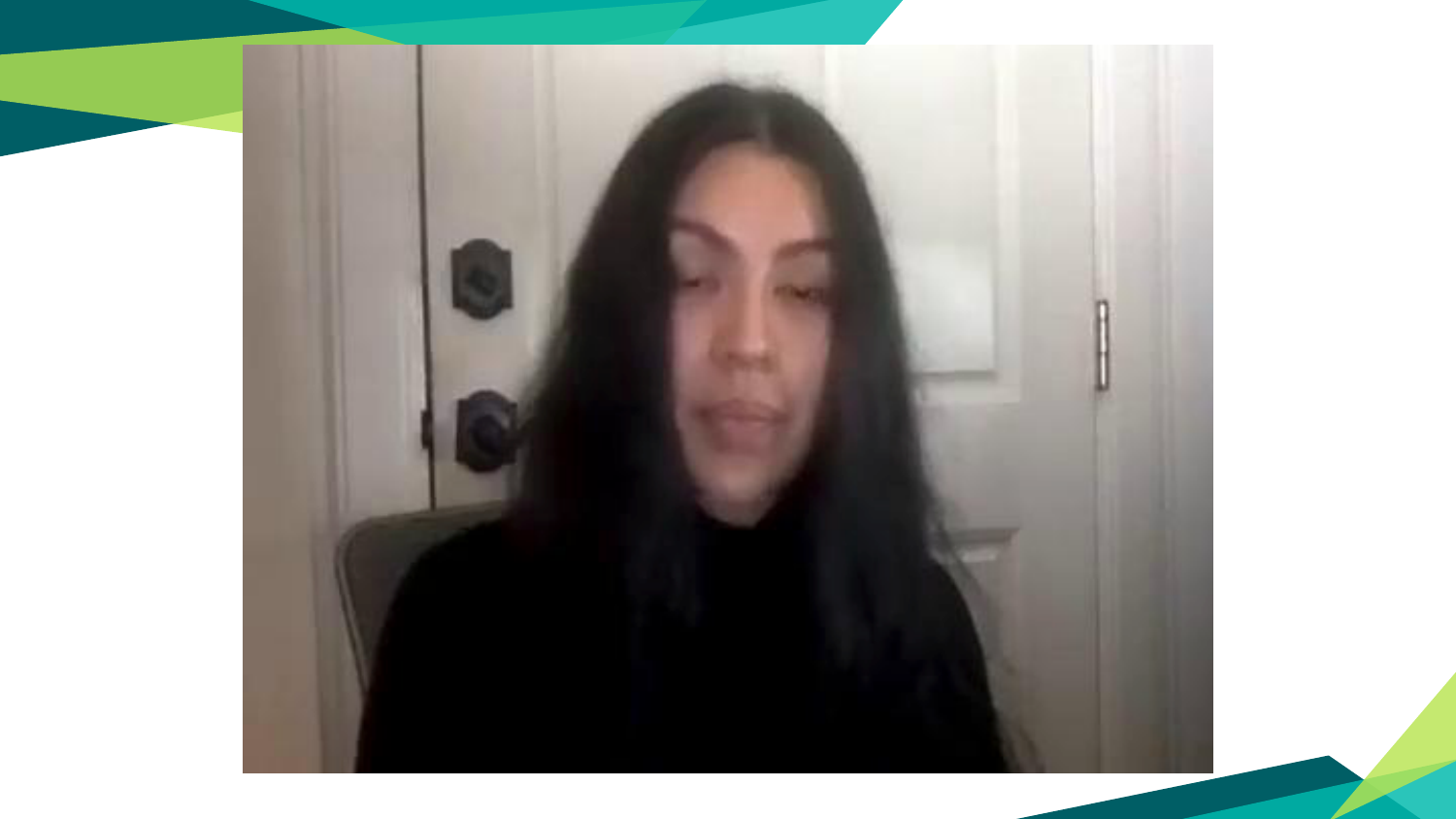*How has the transition to online learning been difficult for you? What do you think would help improve online learning?*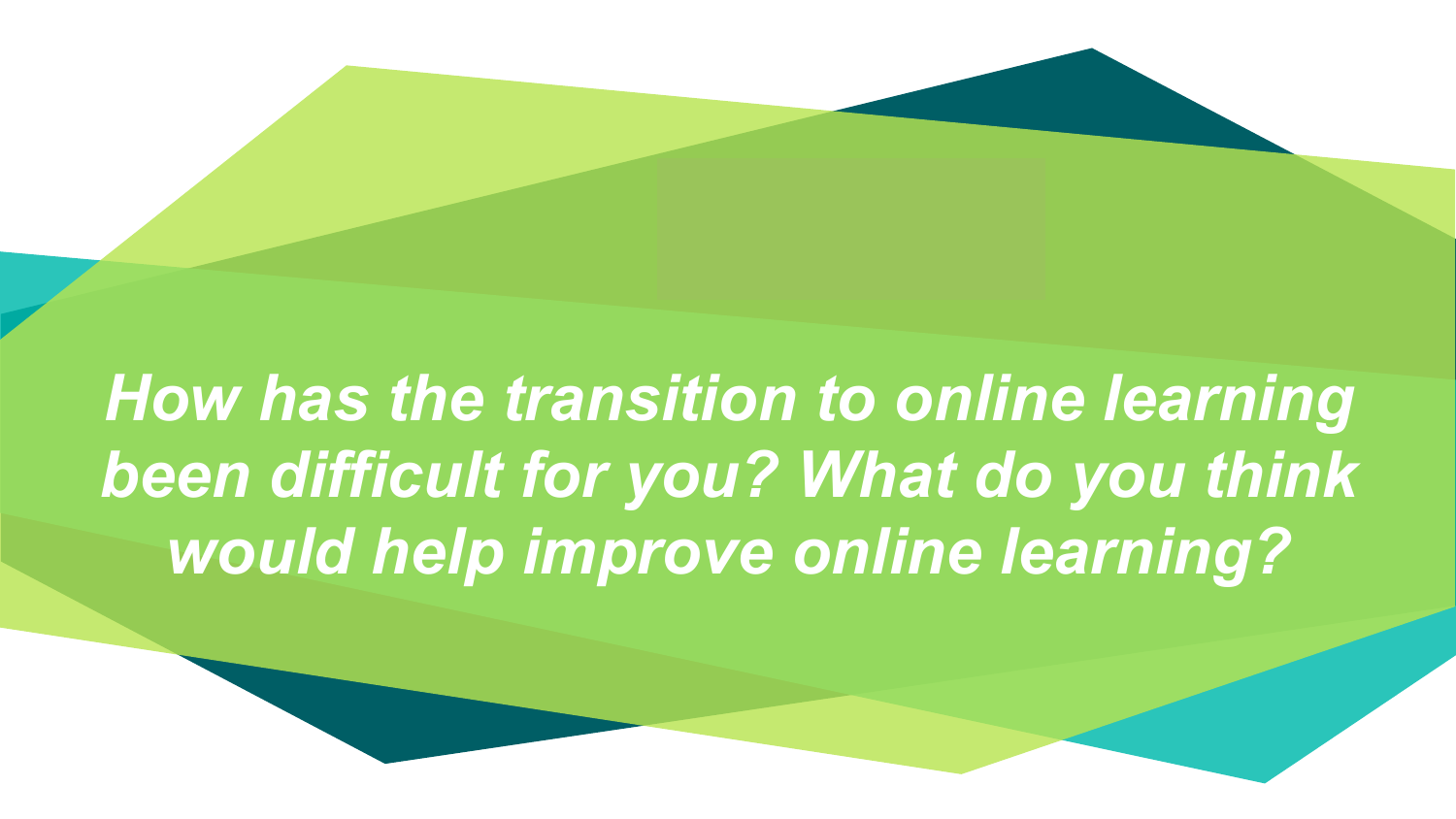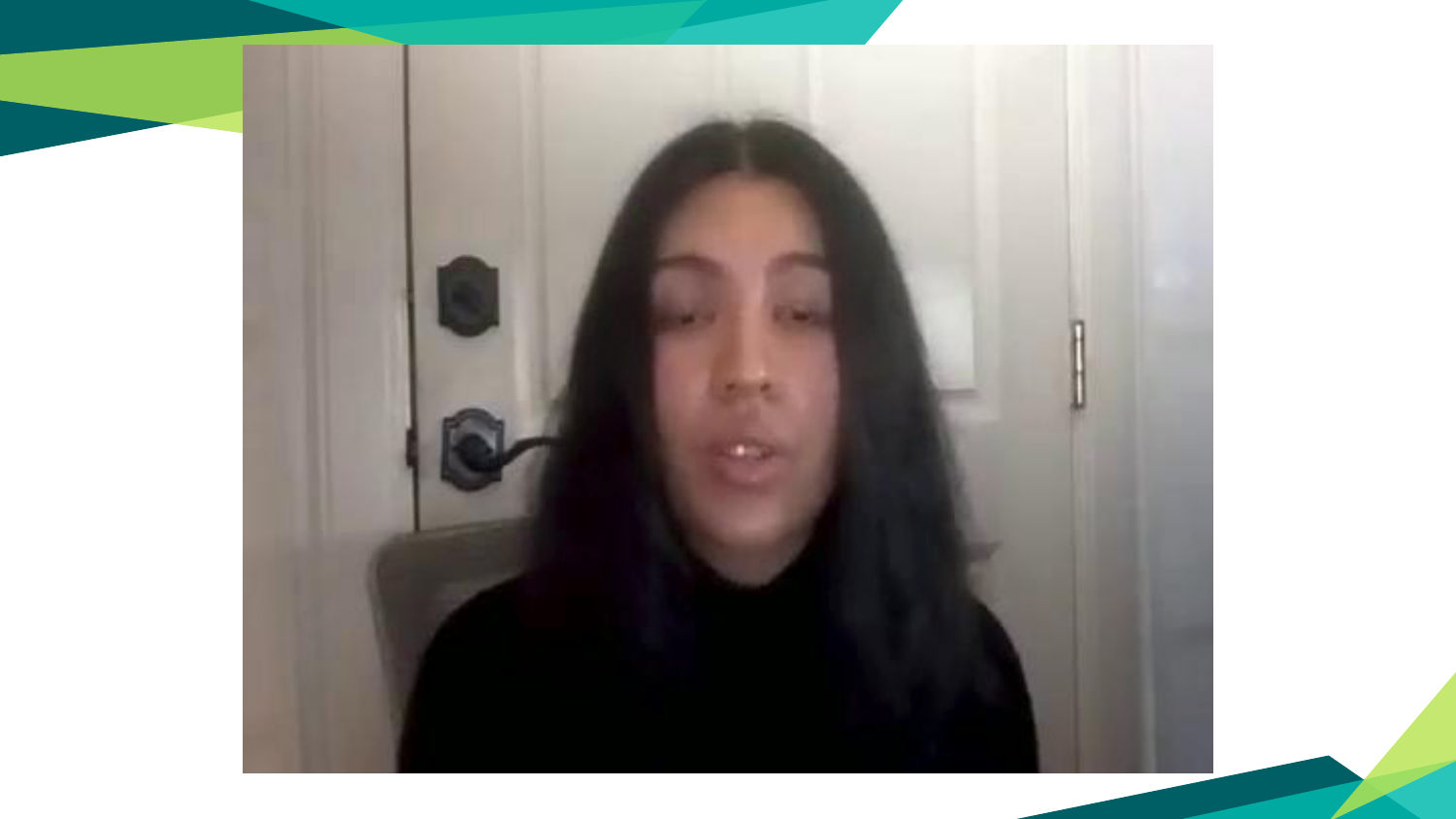## *What can faculty and administration do to support you and all students?*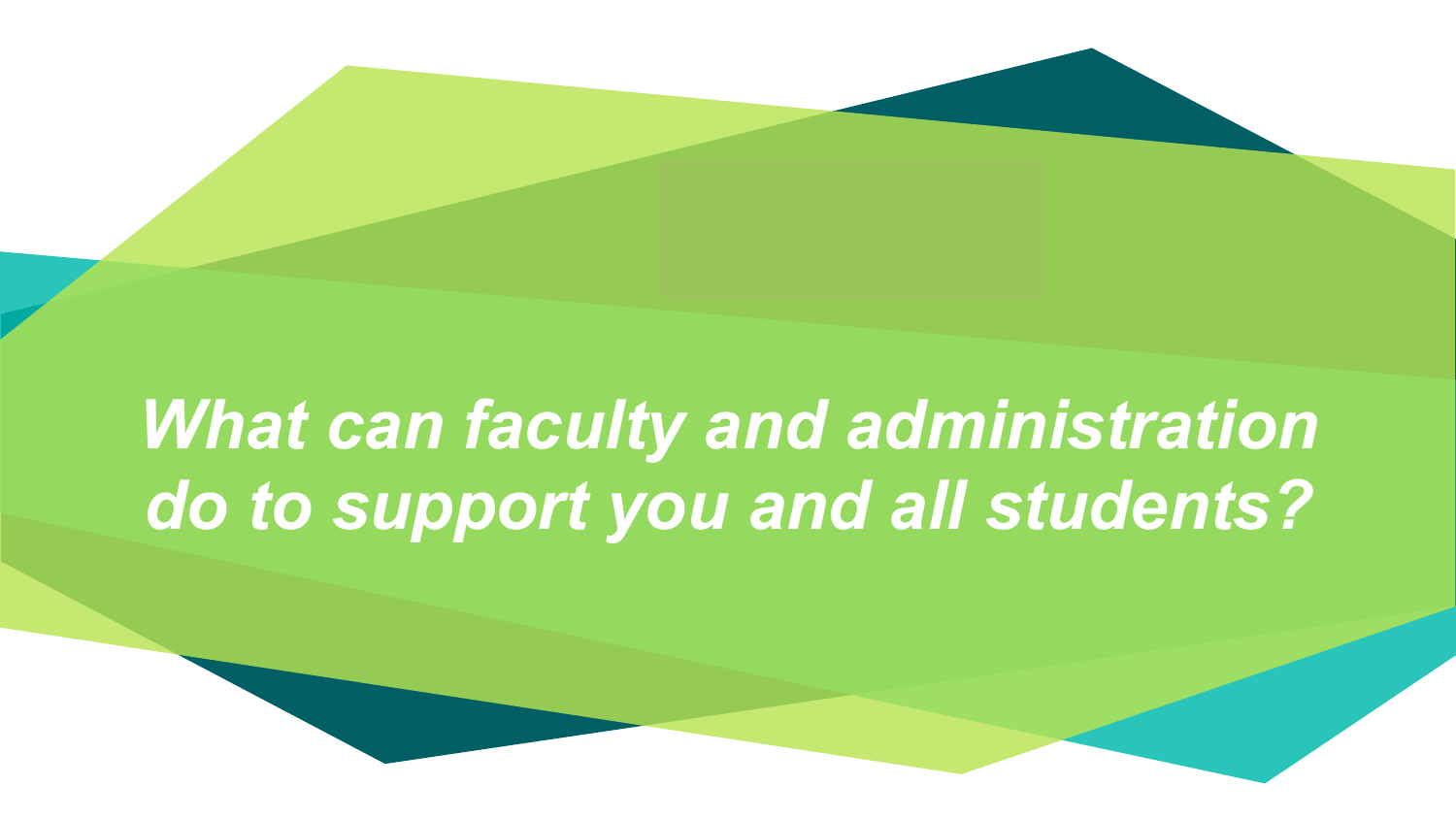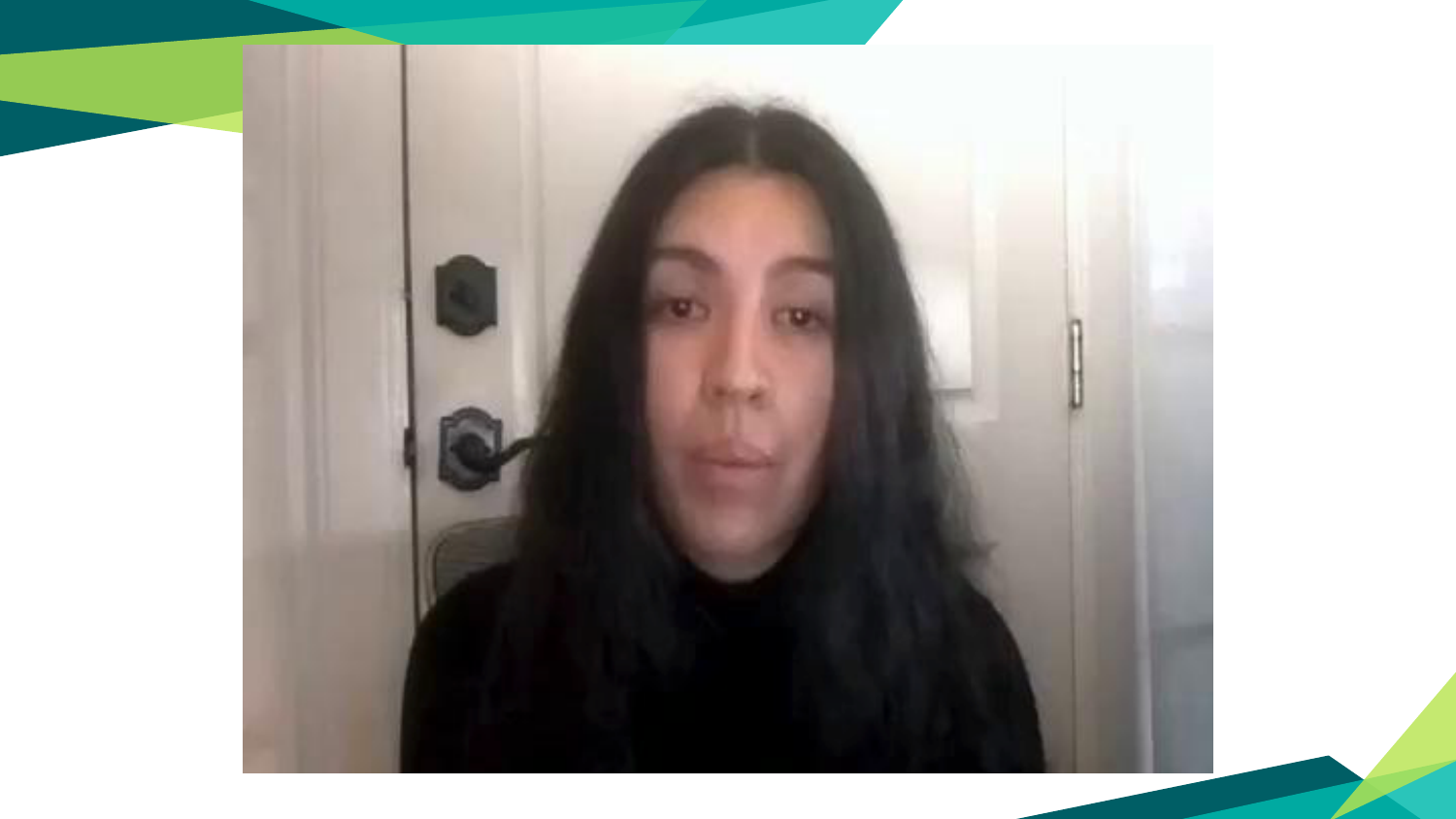#### **Guests:**

April Henderson, EOPS

 $\blacktriangleright$  Fatima Jinnah, Counseling



Audience members- feel free to ask questions to our panelists at this time!